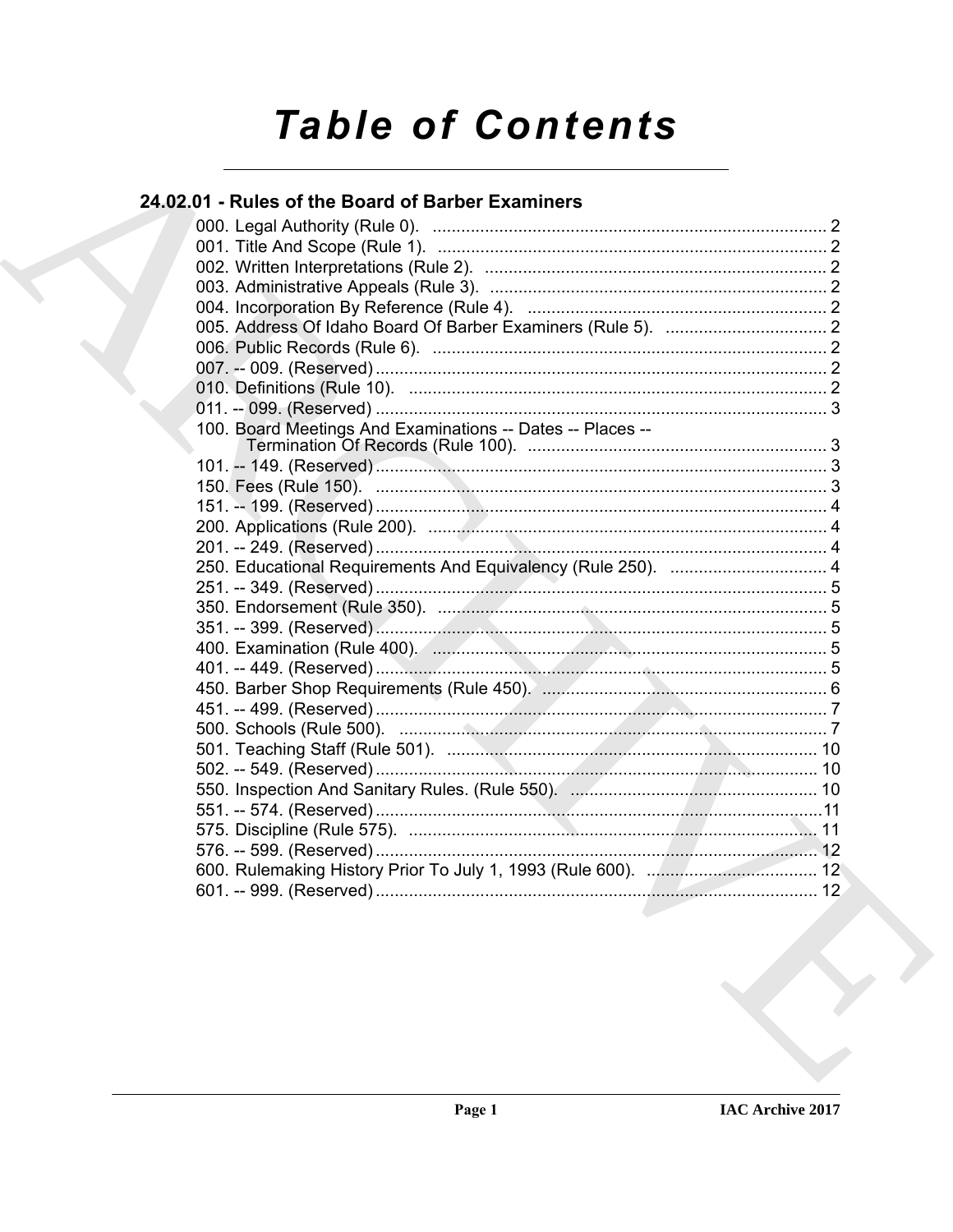#### **IDAPA 24 TITLE 02 CHAPTER 01**

#### **24.02.01 - RULES OF THE BOARD OF BARBER EXAMINERS**

#### <span id="page-1-1"></span><span id="page-1-0"></span>**000. LEGAL AUTHORITY (RULE 0).**

These rules are hereby prescribed and established pursuant to the authority vested in the Board of Barber Examiners by the provisions of Section 54-521, Idaho Code. (7-1-93)

#### <span id="page-1-2"></span>**001. TITLE AND SCOPE (RULE 1).**

These rules shall be cited as IDAPA 24.02.01, "Rules of the Board of Barber Examiners." (7-1-93)

#### <span id="page-1-3"></span>**002. WRITTEN INTERPRETATIONS (RULE 2).**

The board may have written statements that pertain to the interpretation of the rules of this chapter. Such interpretations, if any, are available for public inspection and copying at cost in the main office of the Bureau of Occupational Licenses. (3-13-02) Occupational Licenses.

#### <span id="page-1-4"></span>**003. ADMINISTRATIVE APPEALS (RULE 3).**

Administrative appeals shall be governed by the Administrative Procedure Act, Title 67, Chapter 52, Idaho Code. (3-13-02)

#### <span id="page-1-5"></span>**004. INCORPORATION BY REFERENCE (RULE 4).**

These rules do not incorporate by reference any document other than those sections of Idaho Code so referenced. (3-13-02)

#### <span id="page-1-10"></span><span id="page-1-6"></span>**005. ADDRESS OF IDAHO BOARD OF BARBER EXAMINERS (RULE 5).**

**24.02.01 - RULES OF THE BOARD OF BARBER EXAMINERS<br>
1991.** LEGAL ALTITORITY (RULE B)<br>
1991. THE ANS SCOPE (RELE B)<br>
1991. THE ANS SCOPE (RELE B).<br>
1991. THE ANS SCOPE (RELE B).<br>
1991. THE ANS SCOPE (RELE B).<br>
1991. THE AN The office of the Board of Barber Examiners is located within the Bureau of Occupational Licenses, 700 W. State Street, Boise, Idaho 83702. The Bureau is open between the hours of 8 a.m. and 5 p.m. each day except Saturdays, Sundays and holidays. The telephone number of the Board is (208) 334-3233. The Board's fax number is (208) 334- 3945. The Board's e-mail address is  $bar(\omega)$ ibol.idaho.gov. The Board's official website is http://www.ibol.idaho.gov.  $(3-24-05)$ 

#### <span id="page-1-7"></span>**006. PUBLIC RECORDS (RULE 6).**

The records associated with the Board of Barber Examiners are subject to the provisions of the Idaho Public Records<br>Act, Title 74, Chapter 1, Idaho Code. (3-13-02) Act, Title 74, Chapter 1, Idaho Code.

#### <span id="page-1-8"></span>**007. -- 009. (RESERVED)**

#### <span id="page-1-11"></span><span id="page-1-9"></span>**010. DEFINITIONS (RULE 10).**

<span id="page-1-12"></span>**01. Approved or Approval**. Approved by or approval of the Board as evidenced by formal action of d by a written instrument signed by the chairman of the Board or its agent. (3-13-02) the Board by a written instrument signed by the chairman of the Board or its agent.

**02. Barber College**. A school or college approved by the Board to teach the practice of barbering as required by Section 54-507, Idaho Code, and these rules. (3-13-02)

<span id="page-1-15"></span><span id="page-1-14"></span><span id="page-1-13"></span>**03. Board**. The Board of Barber Examiners as prescribed in Section 54-521, Idaho Code. (7-1-93)

**04. First Aid Kit**. First-aid kit means an identifiable assortment of medical supplies, including adhesive bandages, skin antiseptic, disposable gloves, and gauze, which may be used for cleaning and protecting minor emergency traumas of the human body. (3-13-02) minor emergency traumas of the human body.

**05. Hospital Grade**. Hospital Grade means a sanitizing agent registered by the Environmental Protection Agency as an effective germicidal/bactericidal, fungicidal, and virucidal disinfectant when used in accordance with the manufacturer's instructions. (7-1-98) accordance with the manufacturer's instructions.

<span id="page-1-17"></span><span id="page-1-16"></span>**06. Practice of Barbering**. Practice of barbering as defined by Section 54-502(2), Idaho Code.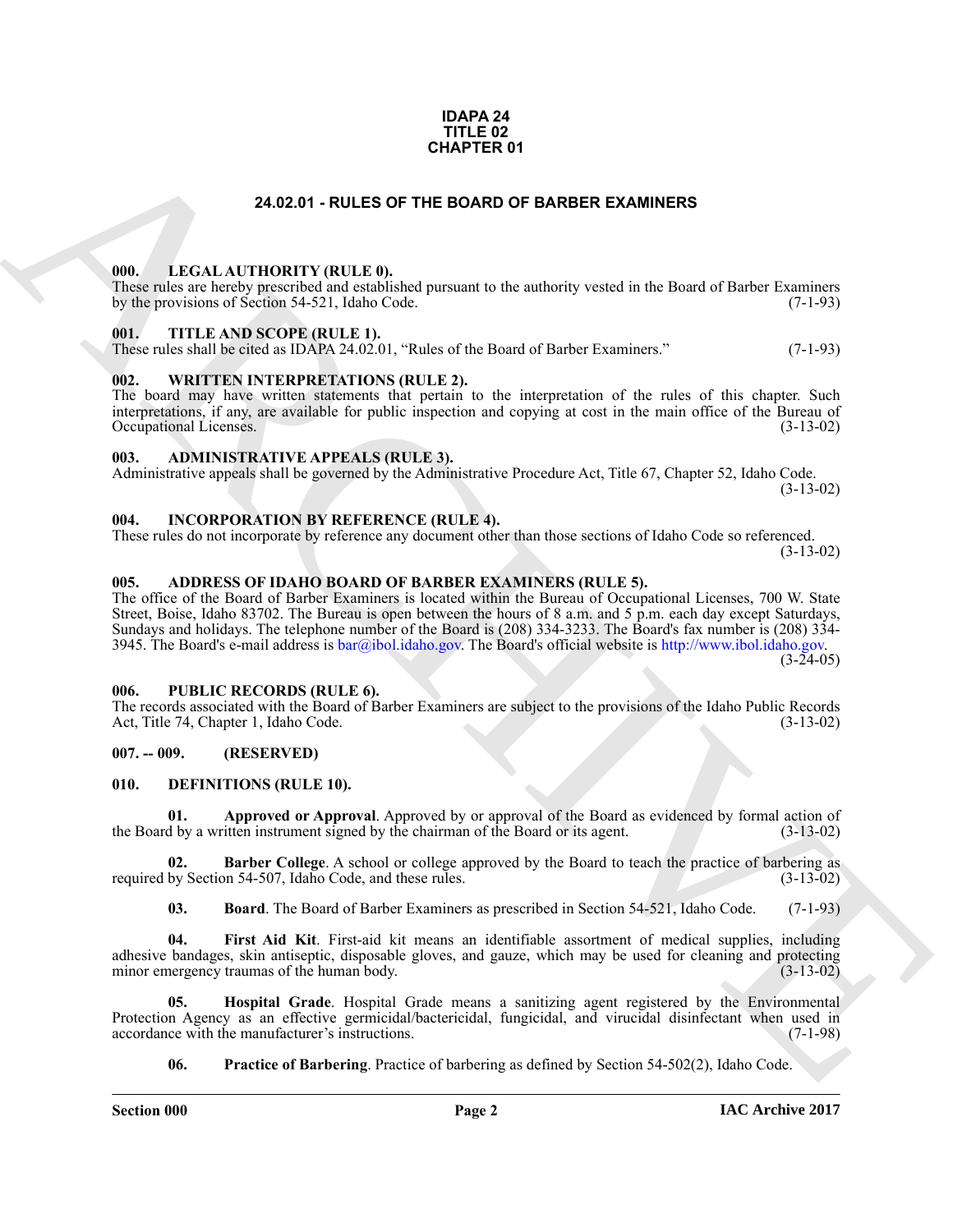(3-13-02)

<span id="page-2-15"></span>**07. Practice of Barber-Styling**. Practice of Barber-Styling as defined by Section 54-502(1), Idaho Code or under the supervision of an instructor as provided in Section 54-507, Idaho Code. (3-13-02)

<span id="page-2-9"></span>**08. Barber**. Any person who holds a valid license authorizing said person to practice as a barber to Section 54-501, Idaho Code. (3-13-02) pursuant to Section 54-501, Idaho Code.

<span id="page-2-12"></span>**09. Barber-Stylist**. Any person who holds a valid license authorizing said person to practice as a barber-stylist pursuant to Section 54-501, Idaho Code. (3-13-02)

<span id="page-2-11"></span>**10. Barber Teacher or Instructor**. Any person who holds a valid license pursuant to Section 54-502, Idaho Code, authorizing said person to teach or practice barbering and barber-styling. The words "Teacher" and "Instructor" mean the same and are used synonymously. (5-8-09)

<span id="page-2-16"></span>**11. Theoretical Scientific Study**. The study of theoretical subjects of instruction in the practice of explicity subjects set forth in Section 54-507. Idaho Code. (7-1-93) barbering which shall include the subjects set forth in Section 54-507, Idaho Code.

<span id="page-2-10"></span>**12. Barber Shop**. Any establishment licensed pursuant to Section 54-501, Idaho Code, in which a or barber-styling is practiced. barbering or barber-styling is practiced.

<span id="page-2-8"></span>**13. Access**. For the purpose of licensed shops, access shall be defined as a minimum three (3) foot wide unobstructed path within a primary shop that allows passage to and from entrances, common areas, water sources, restrooms, and contiguous shops. (4-11-15)

<span id="page-2-14"></span>**14. Direct Personal Supervision**. Direct personal supervision shall be defined as supervision by a licensed person who is physically present within the licensed area of a school or shop.  $(3-13-02)$ properly licensed person who is physically present within the licensed area of a school or shop.

<span id="page-2-13"></span>**15. Bureau**. The Bureau of Occupational Licenses as prescribed in Sections 54-605 and 67-2602, Idaho Code. (3-13-02) Idaho Code. (3-13-02)

<span id="page-2-0"></span>**011. -- 099. (RESERVED)**

#### <span id="page-2-4"></span><span id="page-2-1"></span>**100. BOARD MEETINGS AND EXAMINATIONS -- DATES -- PLACES -- TERMINATION OF RECORDS (RULE 100).**

<span id="page-2-5"></span>**01. Board Meetings**. Regular Board of Barber Examiners meetings shall be held at the office of the Bureau of Occupational Licenses on the second Monday of each July and at such other times and places as may be determined by the Board. (3-13-02)

<span id="page-2-6"></span>**02. Examinations**. Examinations for licensure shall be offered at least two (2) times a year and shall be published annually. (5-8-09)

<span id="page-2-7"></span>**03. Records**. All records in the office of the Bureau of Occupational Licenses of applicants who have not qualified for licensure within five (5) years of receipt of an application for licensure under the Barber Law will be terminated and destroyed.

#### <span id="page-2-2"></span>**101. -- 149. (RESERVED)**

<span id="page-2-17"></span><span id="page-2-3"></span>**150. FEES (RULE 150).**

**Europe of Decreasional Licenses**<br> **Andes of the Board of Burber Europe is a set of the Board of Burber Europe is a set of Burber Europe in the set of the System S4.501). Hence the set of the System S4.501) and particle i Examination Fee.** Examination fee of seventy-five dollars (\$75) shall be required for each examination administered by the Board. The fee for those examinations administered by a third party administrator shall be that fee determined by the examination administrator and shall be paid directly to the administrator by the applicant. (5-8-09) applicant. (5-8-09)

<span id="page-2-19"></span><span id="page-2-18"></span>**02. Endorsement Fee**. Endorsement fee - eighty dollars (\$80). (7-1-93)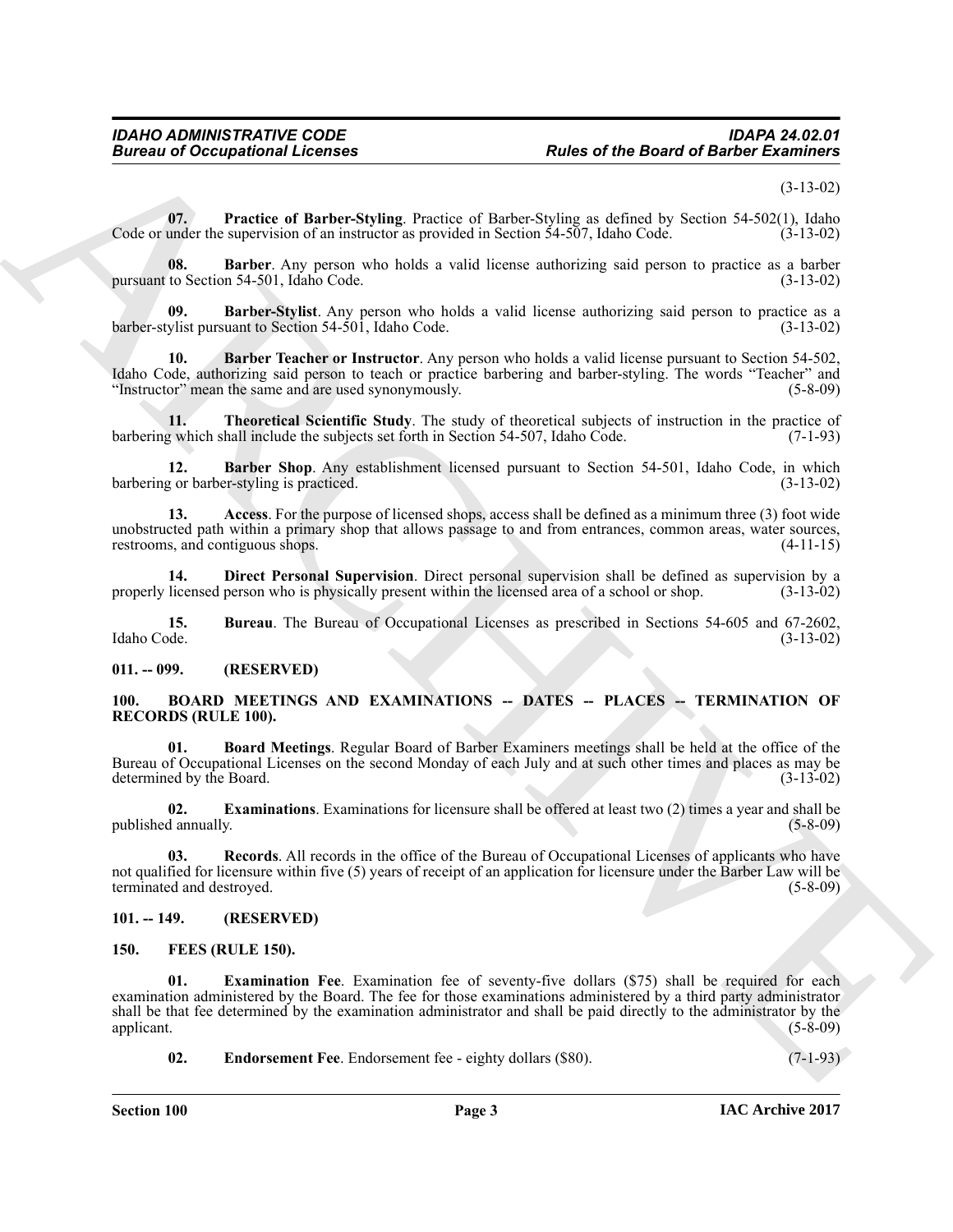<span id="page-3-14"></span>**03. Original Barber and Barber-Stylist License Fee**. Original Barber and Barber-Stylist License Fee - twenty-five dollars (\$25). (3-24-05)

**04. Annual Renewal Fee for Barber and Barber-Stylist License**. Annual renewal fee for Barber and Barber-Stylist license - twenty-five dollars (\$25).

<span id="page-3-15"></span><span id="page-3-13"></span><span id="page-3-12"></span>**05. Original Barbershop License Fee**. Original Barbershop license fee - fifty dollars (\$50). (3-18-99)

**06. Annual Renewal Fee for Barbershop License**. Annual renewal fee for Barbershop license - thirty dollars (\$30). (3-18-99)

**07. Original License and Annual Renewal Fee For Barber College License**. Original license and newal fee for Barber College license - two hundred dollars (\$200). annual renewal fee for Barber College license - two hundred dollars (\$200).

<span id="page-3-19"></span><span id="page-3-17"></span><span id="page-3-16"></span>**08. Teacher Certificate Examination**. Teacher certificate examination - one hundred dollars (\$100).  $(7-1-93)$ 

**09. Original Teacher License and Annual Renewal For Teacher License**. Original teacher license and annual renewal for teacher license - twenty-five dollars (\$25).

<span id="page-3-18"></span><span id="page-3-5"></span><span id="page-3-4"></span>**10. Renewal and Reinstatement of Licenses**. See Sections 54-518 and 67-2614, Idaho Code.(7-1-93)

<span id="page-3-0"></span>**151. -- 199. (RESERVED)**

<span id="page-3-1"></span>**200. APPLICATIONS (RULE 200).**

**Eurosia of Occupations I**. Fourial Beherral Beherral Marchives Resources and Archives Extension Control Beherral Beherral Beherral Beherral Beherral Beherral Beherral Beherral Beherral Beherral Beherral Beherral Beherral **01. Complete Application for License**. All applications for license shall be made on forms furnished by the Bureau of Occupational Licenses and received in that office at least thirty (30) days prior to the date of examination. All information requested on the application together with any required supporting documentation and the required fees must be received by the Bureau of Occupational Licenses before any application will be considered complete. (3-13-02) complete. (3-13-02)

<span id="page-3-6"></span>**02. Photographs Required**. One (1) passport photograph taken within the six (6) months prior to on of the application, shall be provided. (Section 54-509, Idaho Code). (3-13-02) submission of the application, shall be provided. (Section 54-509, Idaho Code).

#### <span id="page-3-2"></span>**201. -- 249. (RESERVED)**

#### <span id="page-3-7"></span><span id="page-3-3"></span>**250. EDUCATIONAL REQUIREMENTS AND EQUIVALENCY (RULE 250).**

<span id="page-3-10"></span>**01. High School Education**. The Idaho law as amended by the 1959 Session of the Idaho State Legislature requires that an applicant for license under Sections 54-506 and 54-512, Idaho Code, show proof of having at least two (2) years of high school education. This provision has been interpreted as satisfactory completion of the tenth grade - with eligibility to commence the eleventh grade. (3-13-02) of the tenth grade - with eligibility to commence the eleventh grade.

<span id="page-3-9"></span>**02. Equivalent Tenth Grade Education**. The Board will accept any test approved by the United epartment of Education for the purpose of determining equivalent tenth grade education. (4-5-00) States Department of Education for the purpose of determining equivalent tenth grade education.

<span id="page-3-8"></span>**03. Degrees**. The Board will accept documents establishing admission to, or an associates, bachelors, or graduate degree from an accredited college or university for the purpose of determining equivalent tenth grade<br>education. (5-8-09) education. (5-8-09)

<span id="page-3-11"></span>**04. Test Fees**. All fees required for any examinations to determine equivalence are the responsibility of the applicant. If an applicant takes the GED equivalence examination and receives an average cutting score of not less than thirty-five (35), with no category below a cutting score of thirty (30), he or she is considered to have the equivalent of a tenth grade education. equivalent of a tenth grade education.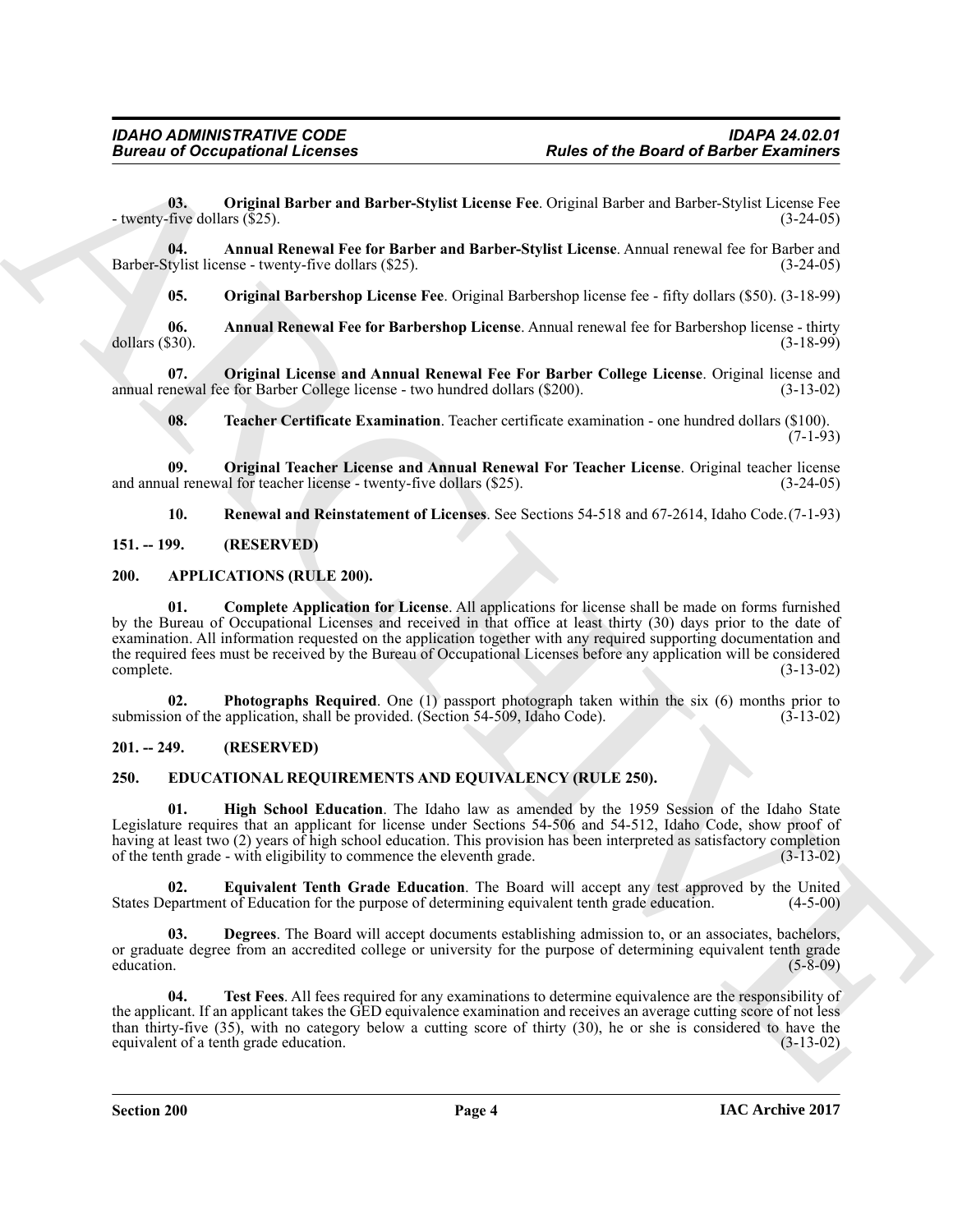#### <span id="page-4-0"></span>**251. -- 349. (RESERVED)**

#### <span id="page-4-1"></span>**350. ENDORSEMENT (RULE 350).**

#### <span id="page-4-6"></span><span id="page-4-5"></span>**01. Requirements for Licensure by Endorsement**. (3-13-02)

**a.** Applicants for license by endorsement under the provisions of Section 54-512, Idaho Code, must make application on the form provided by the Board and furnish proof of current license in another state or country, having requirements substantially equal to the requirements of Idaho, or who has a current license as a barber or barber-stylist in another state or country and has maintained that license for at least three (3) years immediately prior to making application in this state.

**b.** Certification of licensure must be completed and signed by the licensing agency of such other state, or country, and received in the office of the Bureau of Occupational Licenses directly from the licensing agency of such other state or country. (3-13-02)

**c.** Each applicant must provide official documentation of having met the education requirements as set forth in Section 54-506, Idaho Code. Documentation must be received in the office of the Bureau of Occupational Licenses directly from the school registrar or other certifying entity. (3-13-02)

**d.** Applications for license by endorsement must be accompanied by the endorsement fee and the license fee. If the Idaho Barber Board finds that the applicant is ineligible for license by endorsement, but is eligible for license by examination, a refund may be made of the endorsement fee in excess of the required examination fee, and the applicant permitted to take the examination. (7-1-93)

<span id="page-4-7"></span>**e.** The board shall require all applicants for endorsement to sign an affidavit swearing under oath that they have fully reviewed and understand and will abide by the Idaho Barber Law, Title 54, Chapter 5, Idaho Code, and the Board's Rules. IDAPA 24.02.01. "Rules of the Board of Barber Examiners". (4-7-11) and the Board's Rules, IDAPA 24.02.01, "Rules of the Board of Barber Examiners".

**Eurosia of Occupations I. Fourier and Archives and the Board of Business Eq. (40.8 a) (40.8 a) (40.8 a) (40.8 a) (40.8 a) (40.8 a) (40.8 a) (40.8 a) (40.8 a) (40.8 a) (40.8 a) (40.8 a) (40.8 a) (40.8 a) (40.8 a) (40.8 a) 02. Requirements for Licensure by Examination**. Credit of fifty (50) hours of instruction in an approved school of barbering, will be given for each three (3) months of practical experience as a licensed barber or a barber-stylist in another state, territory, possession or country. (Example: If a barber-stylist, is licensed in a state which does not have requirements equal to the requirements of Idaho, or for any other reason does not have endorsement with Idaho, such applicant is required to meet the educational requirements of Idaho.) If he has completed a course of one thousand six hundred (1,600) hours of instruction in a licensed school in such other state and has one (1) year of practical experience as a licensed barber-stylist, he is considered to have completed two hundred (200) hours of instruction in school, and is eligible to take the examination for Idaho barber-stylist license.

(3-13-02)

#### <span id="page-4-2"></span>**351. -- 399. (RESERVED)**

#### <span id="page-4-8"></span><span id="page-4-3"></span>**400. EXAMINATION (RULE 400).**

**01.** Content and Passing Grade on Exam. The examination will consist of two (2) portions: theory and practical. An applicant must obtain at least a seventy-five percent  $(75%)$  grade on each portion to pass the examination. examination.  $(4-7-11)$ 

<span id="page-4-10"></span><span id="page-4-9"></span>**02. Subjects on Exam**. The examination for licensure as a barber or barber-stylist shall consist of a: (3-13-02)

**a.** Practical demonstration of all or any combination of those services outlined in Section 54-502(2), Idaho Code, for barbers or Section 54-502(1), Idaho Code, for barber-stylists; and (3-13-02)

**b.** Written theory examination covering those topics outlined in Section 54-507(2), Idaho Code, for Section 54-507(1), Idaho Code, for barber-stylists. (4-7-11) barbers or Section  $54-507(1)$ , Idaho Code, for barber-stylists.

#### <span id="page-4-4"></span>**401. -- 449. (RESERVED)**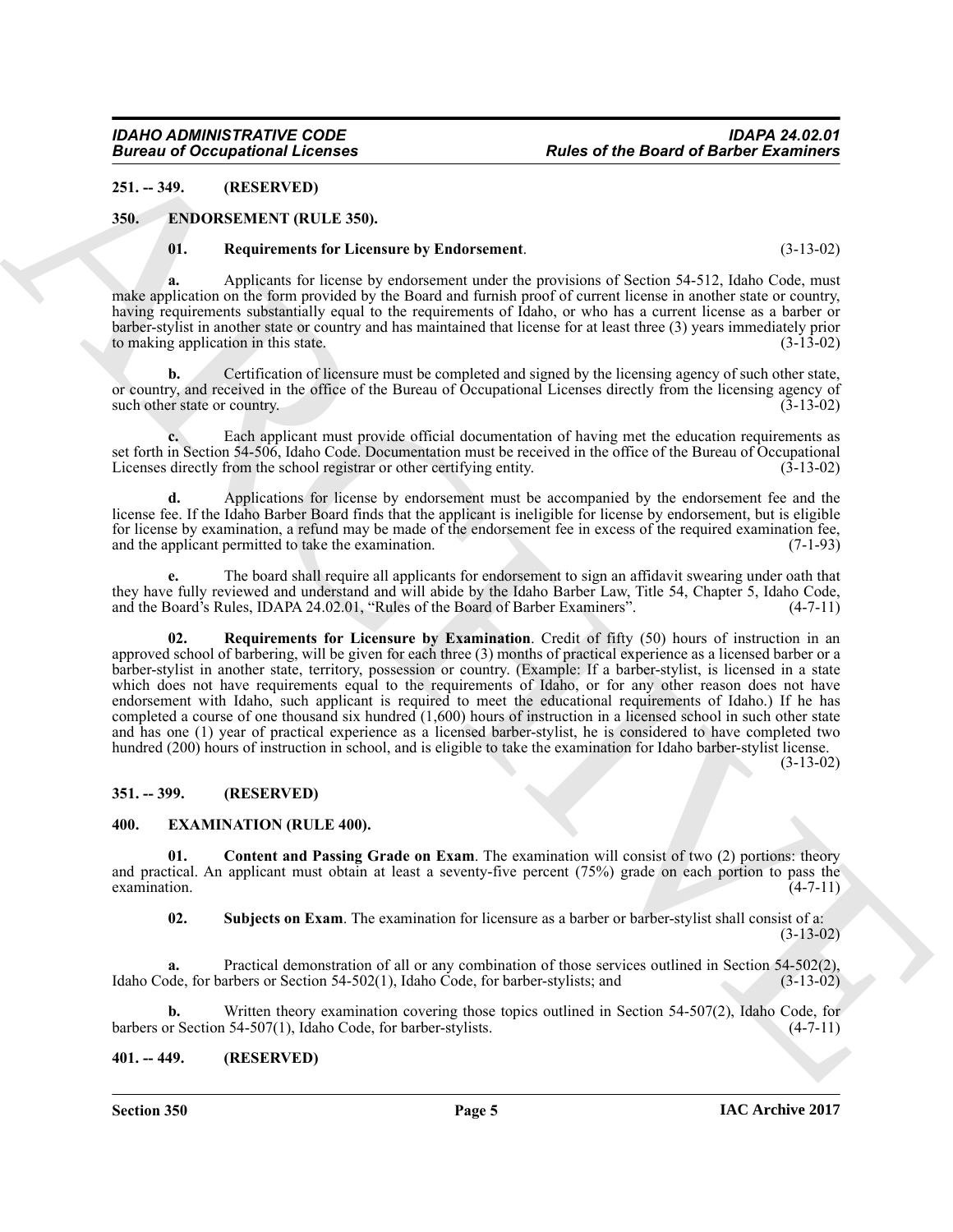#### <span id="page-5-1"></span><span id="page-5-0"></span>**450. BARBER SHOP REQUIREMENTS (RULE 450).**

Except as otherwise provided in statute, a duly licensed individual must practice within a licensed barber shop. A barber shop may be licensed as a primary shop or a contiguous shop that operates within a primary shop. (4-11-15)

<span id="page-5-3"></span>**01.** Primary Shop, Licensure and Operation Requirements. A primary shop license may be issued ally renewed only under the following conditions:  $(4-11-15)$ and annually renewed only under the following conditions:

**a.** Application for a primary shop license shall be made on forms available from the Bureau and shall include plans and specifications complying with the Board's sanitation requirements, local ordinances, and zoning requirements. All applications shall be submitted to the Idaho Barber Board for approval and a license must be issued<br>before a new shop may open for business; before a new shop may open for business;

**b.** There is a clearly defined and designated working floor space of adequate dimension to allow the safe and sanitary practice of barbering or barber-styling for all individual stations that may be in operation in addition<br>(3-13-02) (3-13-02) to any restroom and access areas;

**c.** Businesses other than cosmetology, shall be separated from a barber shop by substantial partitions not less than seven (7) feet high. A complete wall and a closable door shall separate the barber shop and living quarters. Doors of separation shall remain closed at all times: (4-11-15) quarters. Doors of separation shall remain closed at all times;

**Euros of Occupations I. Fouriers 6.** Robert of the Board of the Board of Burbor Examines 450.<br>
Solutions and the probabilities in the state of the state of the state of the state of the state of the state of the state of **d.** There is an approved hot and cold running water source and drainage system(s) within the perimeters of the primary shop, which is separate from the toilet facilities. The source and drainage system shall be accessible and available to any areas designated for the operation of contiguous cosmetology or barber shops when the designated area for a contiguous shop does not contain a separate approved hot and cold running water source and drainage system: (4-11-15) drainage system;

**e.** There is access to restroom facilities from within the building in which the shop is located and which shall be accessible from the primary area to all areas designated for the operation of contiguous shops;

 $(4-11-15)$ 

**f.** Home shops must provide a separate outside entrance directly into the shop. All doors to a shop acent rooms shall be closed:  $(4-11-15)$ from adjacent rooms shall be closed;

**g.** Any areas designated by the primary shop for the operation of contiguous shops shall be clearly defined, fixed, and shall provide adequate dimension to allow the safe and sanitary practice of any one (1) or<br>combination of the allowed and defined practices for all stations that may be operated in that area: and (4-11combination of the allowed and defined practices for all stations that may be operated in that area; and

**h.** The holder of the primary shop license will be responsible for complying with the sanitation requirements and all other applicable statutes and rules for the designated licensed area of the primary shop, including access pathways, entrances, common areas, water sources, and restrooms.  $(4-11-15)$ access pathways, entrances, common areas, water sources, and restrooms.

<span id="page-5-2"></span>**02.** Contiguous Shop, Licensure and Operation Requirements. A contiguous shop license may be d annually renewed only under the following conditions: (4-11-15) issued and annually renewed only under the following conditions:

**a.** Application for a contiguous shop license shall be made on forms available from the Bureau. All applications shall be submitted to the Idaho Barber Board for approval and a license must be issued before a new shop may open for business: (4-11-15) may open for business;

**b.** The contiguous shop is associated with a currently licensed primary shop and a holder of the primary shop license provides proof that the primary shop is located and equipped to meet the sanitary requirements and rules of the Board: (4-11-15) and rules of the Board;

**c.** The contiguous shop shall only operate in the contiguous shop designated areas within the designated originary shop.  $(4-11-15)$ associated primary shop.

**d.** The holder of the contiguous shop license will be responsible for complying with the sanitation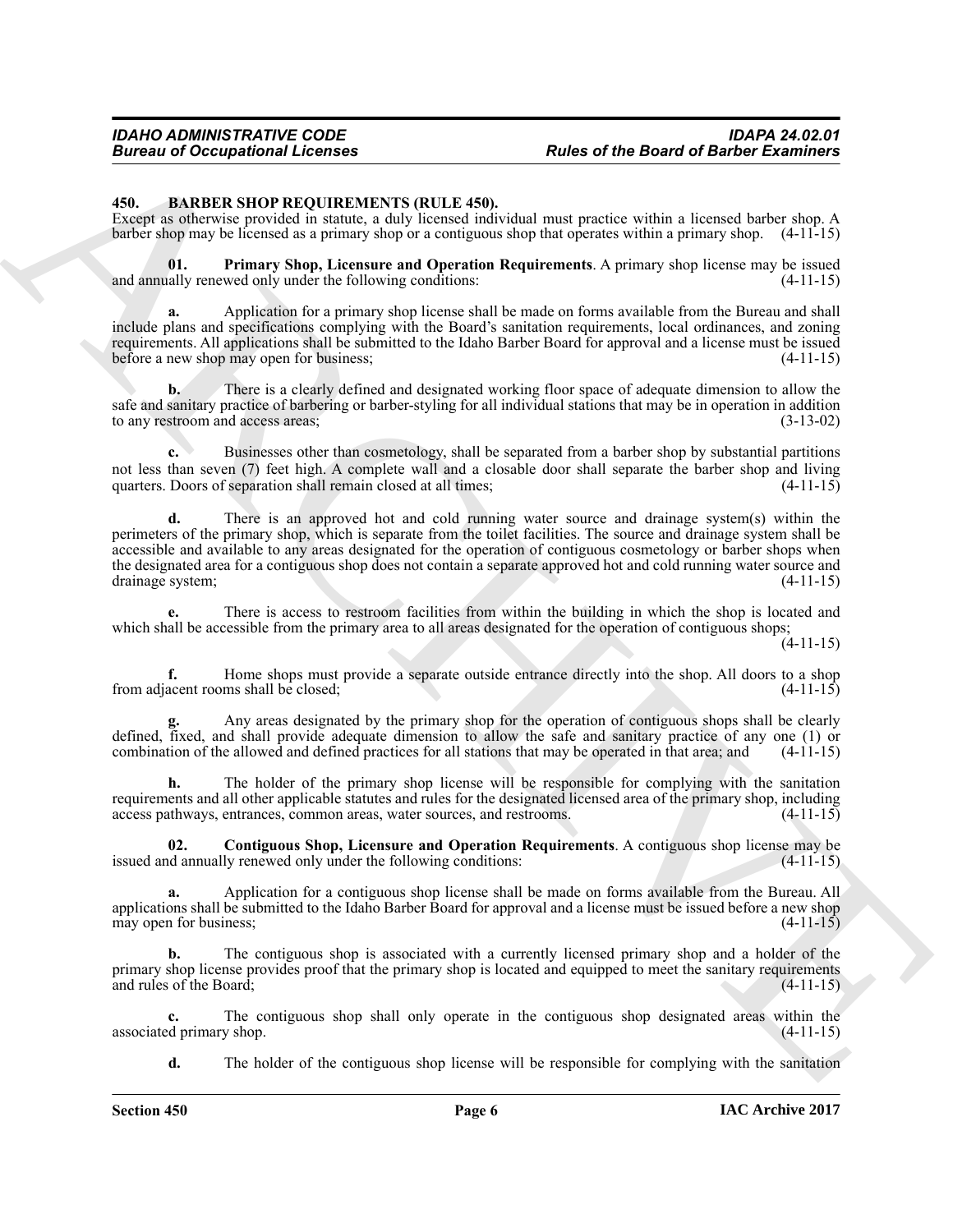requirements and all other applicable statutes and rules for the contiguous designated area where it operates. (4-11-15)

#### <span id="page-6-2"></span>**03. Barber Shop Changes in Ownership or Location**. (3-13-02)

**a.** Whenever a change of ownership or fixed location of a primary or contiguous barber shop occurs, an original registration fee must be paid and compliance with all rules concerning a new shop met, before a new license will be issued. SHOP LICENSES ARE NOT TRANSFERABLE. (4-11-15)

**b.** Deletion of an owner from multiple ownership does not constitute a change in ownership.  $(7-1-93)$ 

**c.** Addition of an owner to multiple ownership constitutes a change in ownership. (7-1-93)

Bureau of Cocapations I Leonards and tale Relative Research the Barabia stressor (1988). But the specific state is a stressor of the Barabia stressor (1988) (1988)<br>
We also the specific state is the continue of continue o **d.** Whenever any shop ceases operation at the licensed location, the holder(s) of the license shall notify the Board in writing that the shop is out of business and the shop license shall be submitted to the Bureau. In addition, for a contiguous shop license, a holder of the associated primary shop license may notify the Board in writing that the contiguous shop is out of business. (4-11-15) writing that the contiguous shop is out of business.

**e.** A new primary shop license will not be issued for any location that is currently licensed as a primary shop at the time of application.

#### <span id="page-6-0"></span>**451. -- 499. (RESERVED)**

#### <span id="page-6-3"></span><span id="page-6-1"></span>**500. SCHOOLS (RULE 500).**

<span id="page-6-4"></span>**01. Barber College Instructor Requirements**. A barber college must be under the direct, personal ion of a registered barber instructor at all times. (7-1-93) supervision of a registered barber instructor at all times.

<span id="page-6-7"></span>**02. Out of State Barber College Requirements**. Barber colleges from out-of-state applying for approval must have licensed instructors in their schools and provide a course of instruction in those areas required in Section 54-507, Idaho Code. (3-13-02) Section 54-507, Idaho Code.

**03. Barber College Maximum Student Enrollment**. No barber college shall enroll more students than may be adequately supervised, based on the requirements of Section 54-507, Idaho Code. Students enrolled for instructor training shall not count as instructors for the purpose of the instructor/student ratio. (3-13-02 instructor training shall not count as instructors for the purpose of the instructor/student ratio.

#### <span id="page-6-6"></span><span id="page-6-5"></span>**04. Identification**. (7-1-93)

**a.** Each barber college shall advertise to the public that it is a barber college by displaying a sign which shall contain in letters not less than six inches (6") in height the words "Barber College" or "Barber School."  $(7-1-93)$ 

**b.** Each barber college shall display in a conspicuous place on its premises a sign stating that the work rein is done exclusively by students. (7-1-93) done therein is done exclusively by students.

**c.** Each barber college shall be separated completely from and have no connecting entrances with other businesses other than licensed cosmetology schools. (3-13-02) shops or other businesses other than licensed cosmetology schools.

#### <span id="page-6-8"></span>**05. Sanitation**. (7-1-93)

**a.** Each barber college shall post in a conspicuous place on its premises for the public's information a copy of the rules governing sanitary conditions of barber shops and schools adopted by the Board. Each college shall require strict compliance by its students to the barber laws and rules. (3-13-02) require strict compliance by its students to the barber laws and rules.

**b.** Any violation of Section 54-507, Idaho Code, or these rules by a barber college shall be cause for disciplinary action against the school license or, the revocation of approval in the case of an out of state school, by the Board. Any action by the Idaho State Barber Board for the revocation of a barber schools license or approval shall be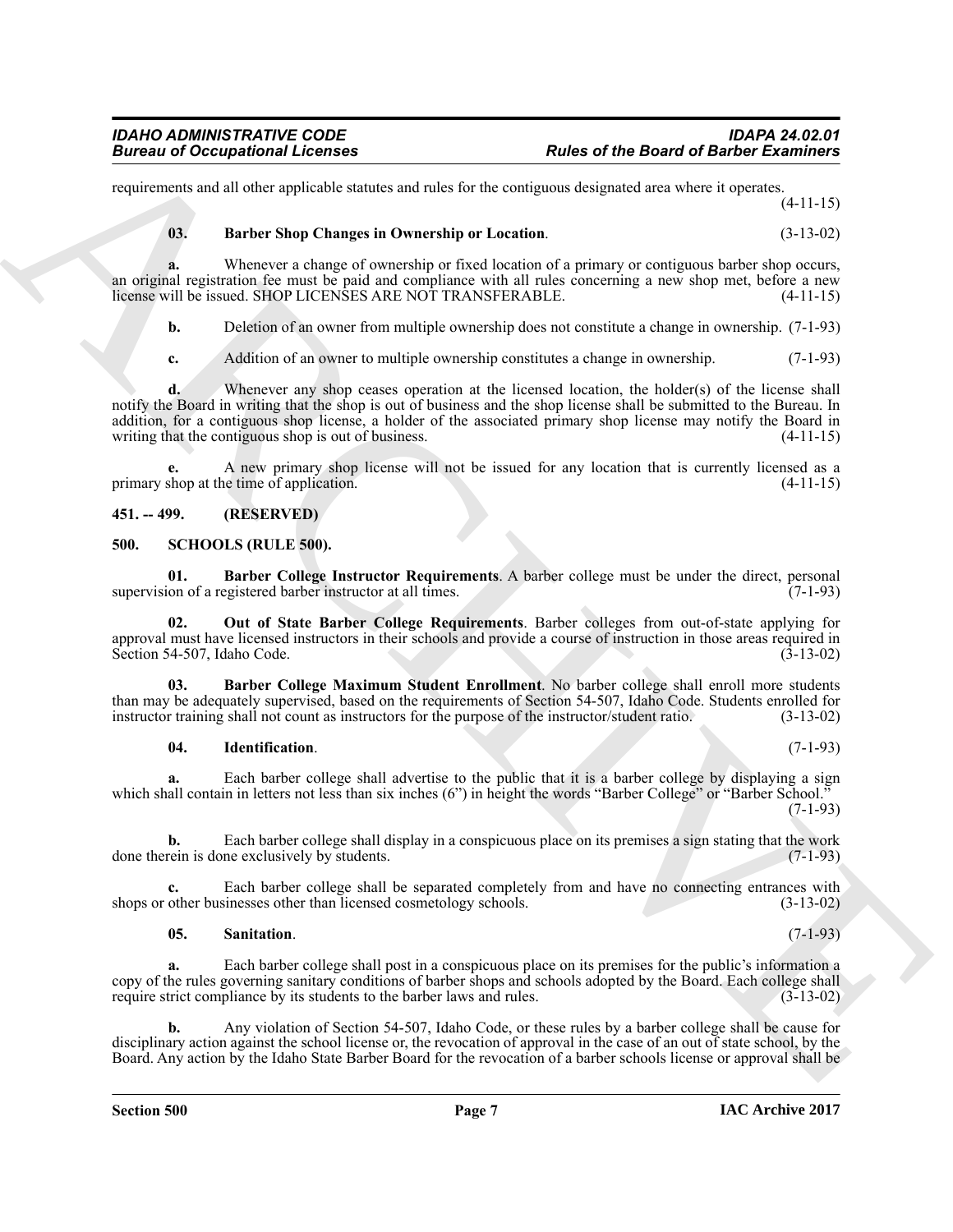#### *IDAHO ADMINISTRATIVE CODE IDAPA 24.02.01 Bureau of Occupational Licenses Rules of the Board of Barber Examiners*

in accordance with the provisions set forth in Sections 54-507 and 54-521, Idaho Code. (3-13-02)

**c.** Each barber college shall have adequate space, ventilation and lighting to allow for the safe and sanitary instruction of all phases of barbering and barber-styling as approved by the Board. (3-13-02)

**d.** Each barber college shall provide one (1) restroom for men and one (1) restroom for women. Each shall include a sink with hot and cold running water and approved drainage system. (3-13-02) restroom shall include a sink with hot and cold running water and approved drainage system.

<span id="page-7-4"></span>**06. Space Required**. Each barber college shall have within the premises in which it is located adequate space and facilities to safely accommodate all students, instructors, and customers. (3-13-02)

<span id="page-7-0"></span>**07. Barber Chair Required**. Each barber chair in each such college shall be of such construction that it may be readily cleaned and it shall be mechanically workable and in good working order. Space between barber chairs, and the workstand or wall, shall be adequate so that no student will be hampered in the performance of his work. Compliance with the requirements of this subsection shall be subject to the determination of the Board and its approval. (7-1-93)

<span id="page-7-2"></span>**08. Equipment Requirements**. Each barber college shall have, within the premises in which it is located, adequate equipment, materials, and facilities to provide a complete course of instruction in all phases of barbering and barber-styling.

**a.** Classroom and training areas - The classroom and training areas shall be equipped with sufficient apacity and work stations for all enrolled students. (3-13-02) seating capacity and work stations for all enrolled students.

**b.** Each barber college shall furnish each student upon enrollment, a copy of the Barber Laws and  $(3-13-02)$ Rules.  $(3-13-02)$ 

<span id="page-7-5"></span>**09. Textbooks**. Schools shall use texts that cover all phases of barbering and barber-styling. (3-13-02)

#### <span id="page-7-1"></span>**10. Curriculum -- Hours -- Theory -- Work Inspected -- Attendance -- School Examination**. (7-1-93)

**a.** Each barber college shall meet the requirements for admission of students as set forth in Sections 54-506 and 54-507, Idaho Code, and in these rules. (7-1-93)

Biomass of Occupations I Licenses<br>
and the Base of the Board of Busher Examines<br>
an account with the space such as Section 34-1973. However, the space such as the space such as  $(3+2\pi)$ <br>
and  $K_1$  is the space of the spa **b.** Each barber college curriculum shall consist of not less than nine hundred (900) hours for barbers and one thousand eight hundred (1,800) hours for barber-stylists. Barber students must document satisfactory completion of the entire barber curriculum and graduation from a licensed or approved school before being eligible for the Idaho Barber examination. Barber-styling students must document satisfactory completion of the entire barber-styling curriculum and graduation from a licensed or approved school before being eligible for the Idaho barber-styling examination. The daily schedule of each student shall consist of at least one (1) clock hour of theoretical study or one (1) hour of clinical demonstration in a classroom. (3-13-02)

**c.** Each barber college shall submit complete curriculums for barbering and barber-styling and a school catalog on an annual basis with the application for license renewal to the Board for its approval. If there are no changes in the curriculum or catalog during the previous year, the school may submit a letter of explanation to the Board in place of the curriculum or catalog. (3-13-02) Board in place of the curriculum or catalog.

**d.** Each barber college shall require attendance in all subjects. No Patron shall be released from a chair after being served by a student until all the work performed by the student has been thoroughly inspected and approved by an instructor. (4-5-00) approved by an instructor.

**e.** Each barber college shall issue a certificate of graduation to each student after satisfactory completion of their course of instruction. (3-13-02)

### <span id="page-7-3"></span>**11. Records Required of Colleges of Barbering**. (7-1-93)

**Section 500 Page 8**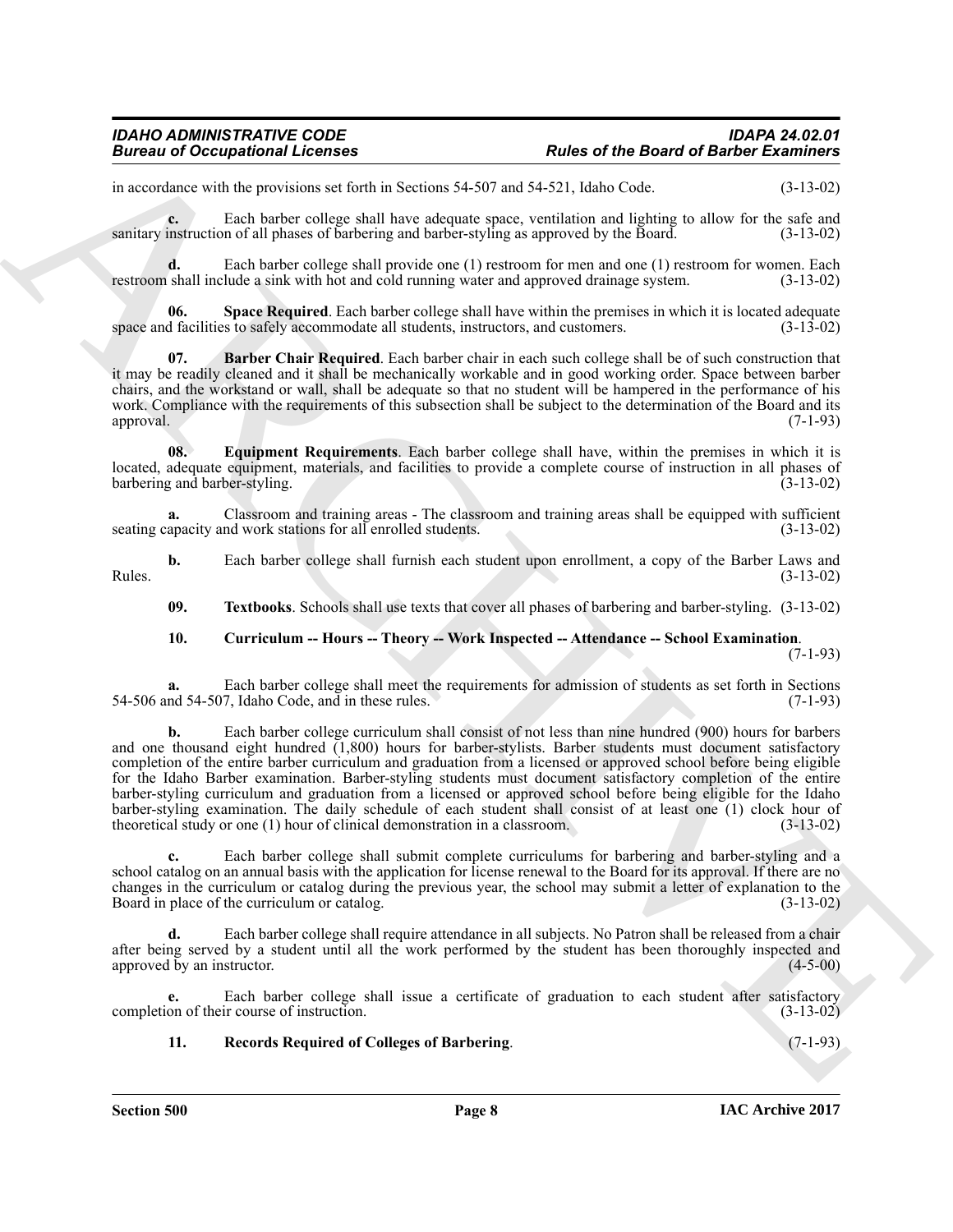| i.   | Haircut.                             | $(3-13-02)$ |
|------|--------------------------------------|-------------|
| ii.  | Blow dry (does not include haircut). | $(3-13-02)$ |
| iii. | Shampoo.                             | $(3-13-02)$ |
| iv.  | Shave or Beard Trim.                 | $(3-13-02)$ |
| V.   | Facial or Massage.                   | $(3-13-02)$ |
| vi.  | Hair or Scalp Treatment.             | $(3-13-02)$ |
| vii. | Curling Iron.                        | $(3-13-02)$ |
|      |                                      |             |

|                               | <b>Bureau of Occupational Licenses</b>                                                        | <b>Rules of the Board of Barber Examiners</b>                                                                                                                                                                                                                                                                                                                       |
|-------------------------------|-----------------------------------------------------------------------------------------------|---------------------------------------------------------------------------------------------------------------------------------------------------------------------------------------------------------------------------------------------------------------------------------------------------------------------------------------------------------------------|
| a.                            |                                                                                               | Schools shall maintain monthly progress records of instruction for each student as established by<br>school policy and procedures that will show daily attendance and academic grades of instructional progress.<br>$(3-13-02)$                                                                                                                                     |
| b.                            | the board or its agents at any time.                                                          | Progress records shall be signed and dated by the student and a school official and a copy of the<br>signed and dated record shall be provided to the student. The school shall maintain these records for a period of five<br>(5) years following completion or termination of the student's instruction. These records are subject to inspection by<br>$(5-8-09)$ |
|                               | Instruction form and provided to the student and maintained by the school for five (5) years. | The information shown on the progress record forms are to be transferred to a Student Record of<br>$(5-8-09)$                                                                                                                                                                                                                                                       |
| d.                            |                                                                                               | Each school will be inspected periodically by an agent of the Bureau of Occupational Licenses.<br>$(7-1-93)$                                                                                                                                                                                                                                                        |
|                               | This form shall be provided to the student and maintained by the school for five $(5)$ years. | When a student's course of instruction at a school has been completed or terminated, the completed<br>operations, and number of hours of instruction are to be recorded by the school on the Record of Instruction Form.<br>$(5-8-09)$                                                                                                                              |
| f.<br>the following:          |                                                                                               | A record of the operations completed by each barber student shall be maintained and include all of<br>$(3-13-02)$                                                                                                                                                                                                                                                   |
| i.                            | Haircut.                                                                                      | $(3-13-02)$                                                                                                                                                                                                                                                                                                                                                         |
| ii.                           | Blow dry (does not include haircut).                                                          | $(3-13-02)$                                                                                                                                                                                                                                                                                                                                                         |
| iii.                          | Shampoo.                                                                                      | $(3-13-02)$                                                                                                                                                                                                                                                                                                                                                         |
| iv.                           | Shave or Beard Trim.                                                                          | $(3-13-02)$                                                                                                                                                                                                                                                                                                                                                         |
| V.                            | Facial or Massage.                                                                            | $(3-13-02)$                                                                                                                                                                                                                                                                                                                                                         |
| vi.                           | Hair or Scalp Treatment.                                                                      | $(3-13-02)$                                                                                                                                                                                                                                                                                                                                                         |
| vii.                          | Curling Iron.                                                                                 | $(3-13-02)$                                                                                                                                                                                                                                                                                                                                                         |
| viii.<br>grade.               |                                                                                               | Hygiene and Sanitation shall be taught on a continuing basis and indicated on the report form by a<br>$(7-1-93)$                                                                                                                                                                                                                                                    |
| include all of the following: |                                                                                               | A record of the operations completed by each barber-styling student shall be maintained and<br>$(3-13-02)$                                                                                                                                                                                                                                                          |
| 1.                            | Haircut.                                                                                      | $(3-13-02)$                                                                                                                                                                                                                                                                                                                                                         |
| ii.                           | Style/blow dry (does not include haircut).                                                    | $(3-13-02)$                                                                                                                                                                                                                                                                                                                                                         |
| iii.                          | Shampoo.                                                                                      | $(3-13-02)$                                                                                                                                                                                                                                                                                                                                                         |
| iv.                           | Permanent Wave.                                                                               | $(3-13-02)$                                                                                                                                                                                                                                                                                                                                                         |
| $\mathbf{V}_{\star}$          | Shave or Beard Trim.                                                                          | $(3-13-02)$                                                                                                                                                                                                                                                                                                                                                         |
| vi.                           | Facial or Massage.                                                                            | $(3-13-02)$                                                                                                                                                                                                                                                                                                                                                         |
| vii.                          | Color/Bleach/Rinse.                                                                           | $(3-13-02)$                                                                                                                                                                                                                                                                                                                                                         |
| viii.                         | Hair or Scalp Treatment.                                                                      | $(3-13-02)$                                                                                                                                                                                                                                                                                                                                                         |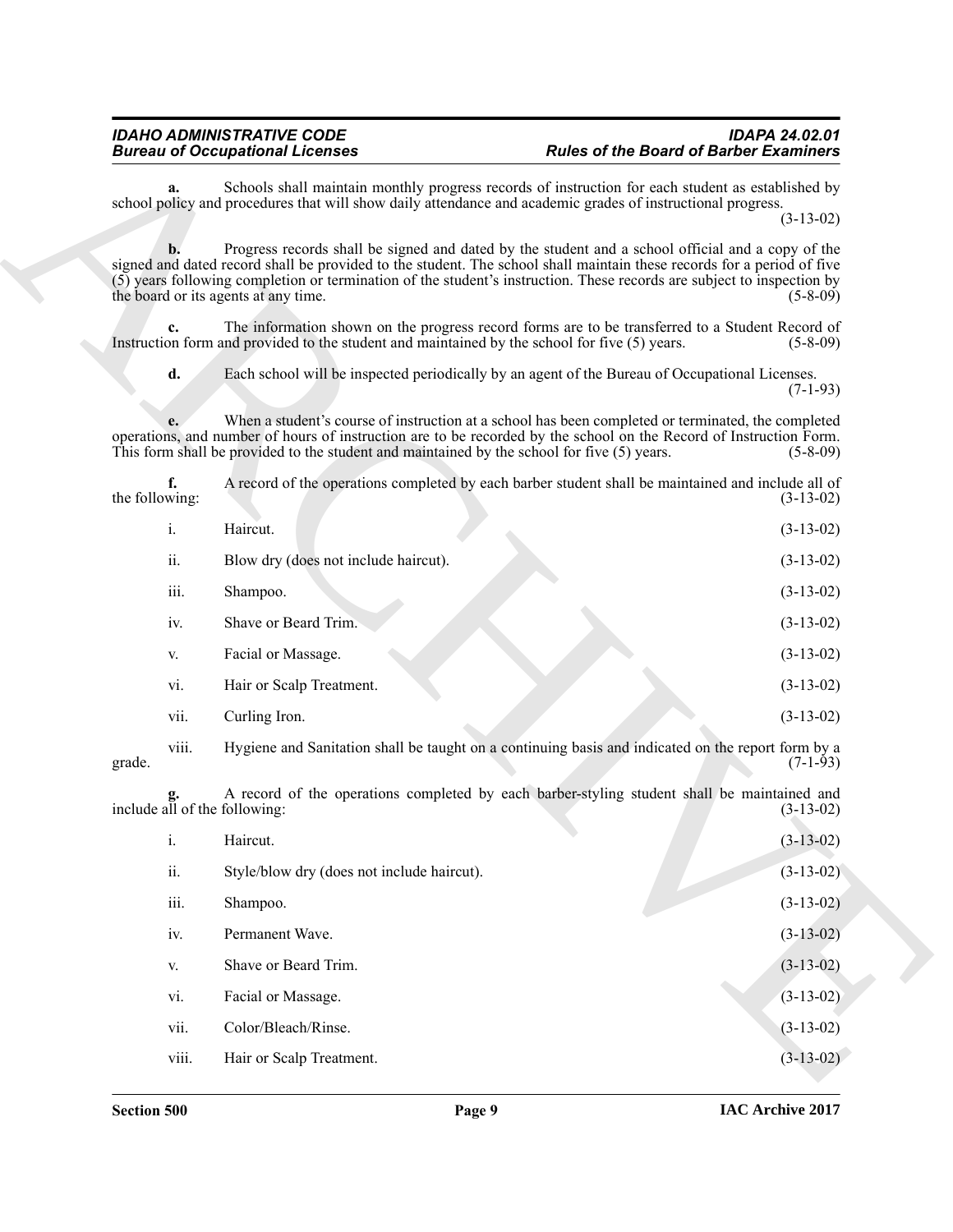$ix.$  Curling Iron.  $(3-13-02)$ 

<span id="page-9-15"></span>

x. Hygiene and Sanitation shall be taught on a continuing basis and indicated on the report form by a grade.  $(3-13-02)$ 

### <span id="page-9-12"></span><span id="page-9-0"></span>**501. TEACHING STAFF (RULE 501).**

**01. Qualifications of Instructor**. No person shall teach or be employed to teach in any barber school within the state who at the time of rendering such service is not a holder of an instructor's license. (3-13-02)

<span id="page-9-16"></span>**02.** Scope of Instruction. An instructor shall teach only those areas of practice for which the instructor is licensed. (3-13-02)  $\mu$  is licensed.  $(3-13-02)$ 

<span id="page-9-14"></span>**03.** Number of Instructors Requirement. One (1) instructor must be employed and physically in the school for each twenty (20) students or fractional part thereof. (4-7-11) present in the school for each twenty  $(20)$  students or fractional part thereof.

<span id="page-9-13"></span>**04. Licensed Instructors**. Only those persons holding a valid instructors license shall count toward the instructor/student ratio. Persons holding cosmetology instructor licenses shall count toward the instructor student ratio only when teaching under the direct personal supervision of a licensed barber instructor. (3-13-02)

### <span id="page-9-1"></span>**502. -- 549. (RESERVED)**

#### <span id="page-9-3"></span><span id="page-9-2"></span>**550. INSPECTION AND SANITARY RULES. (RULE 550).**

<span id="page-9-8"></span>Each cosmetological establishment and school of cosmetology and barber shop and school of barbering is subject to inspection by agents of the board or bureau in accordance with the following rules (reference Section 54-824, and 54-<br>524, Idaho Code). Grade score is indicated by number following rule. (7-1-93) 524, Idaho Code). Grade score is indicated by number following rule.

**Example 20** Conceptional Licenses<br>  $Rulces of the Board of Burbes' Evarinial (2)$ <br>
License and Sambino shall be taxple as a constante, base and advantation the taxple  $(31.12)$ <br>
31.<br>
TLACIENCS STAT (RULE SP).<br>
TLACIENCS STAT (RULE SP).<br>
TLACIENCS **01. Premises**. All shops and schools shall be open to inspection during business hours to authorized agents of the Cosmetology/Barber Boards. Shops and schools must be separated from living areas by substantial walls and/or closable doors. All shops and schools must be maintained in an orderly manner and shall be heated, lighted, and ventilated so as to be safe and comfortable to the operators and patrons. Score - 5 (7-1-98) lighted, and ventilated so as to be safe and comfortable to the operators and patrons. Score - 5

<span id="page-9-5"></span>**02. Floors, Walls, and Ceilings**. Floors, walls, ceilings, furniture, and all other fixtures shall be kept clean and in good repair at all times. Score -  $\overline{5}$ 

<span id="page-9-6"></span>**03.** Instrument Cleaning. All instruments used by operators shall be thoroughly cleaned after each use to storage and/or sanitation. Score - 15 (7-1-98) and prior to storage and/or sanitation. Score - 15

<span id="page-9-7"></span>**04. Instrument Sanitation**. All instruments used by operators shall be sanitized, after cleaning and prior to use on the public, with a sanitizing agent registered by the Environmental Protection Agency as Hospital Grade or better. Every precaution shall be taken to prevent the transfer of disease-causing pathogens from person to person. Score - 15  $(4-11-15)$ 

<span id="page-9-10"></span>**05. Towels**. Clean towels shall be used for each patron served. A clean paper or cloth neckband shall be used to provide a sanitary barrier which shall be maintained between each patron's neck and all multi-use capes.<br>Paper towels and paper neckstrips shall be disposed of after one (1) use. Score - 5 (7-1-98) Paper towels and paper neckstrips shall be disposed of after one  $(1)$  use. Score  $-5$ 

<span id="page-9-9"></span>**06.** Storage of Equipment. All instruments, towels, and linens shall be stored in clean, closed drawers, and/or containers after they are cleaned and sanitized. Score - 5 (7-1-98) cabinets, drawers, and/or containers after they are cleaned and sanitized. Score - 5

**Dispensers**. All solutions and/or compounds shall be clearly labeled, maintained, and dispensed in a sanitary manner. All single-use applicators shall be disposed of after one (1) use. Paraffins, waxes, and all other solutions and/or compounds shall be maintained free of any foreign contaminants. Score - 5 (4-11-15)

<span id="page-9-11"></span><span id="page-9-4"></span>**08.** Uniforms. All clothing worn by operators shall be clean and washable. Score - 5 (7-1-98)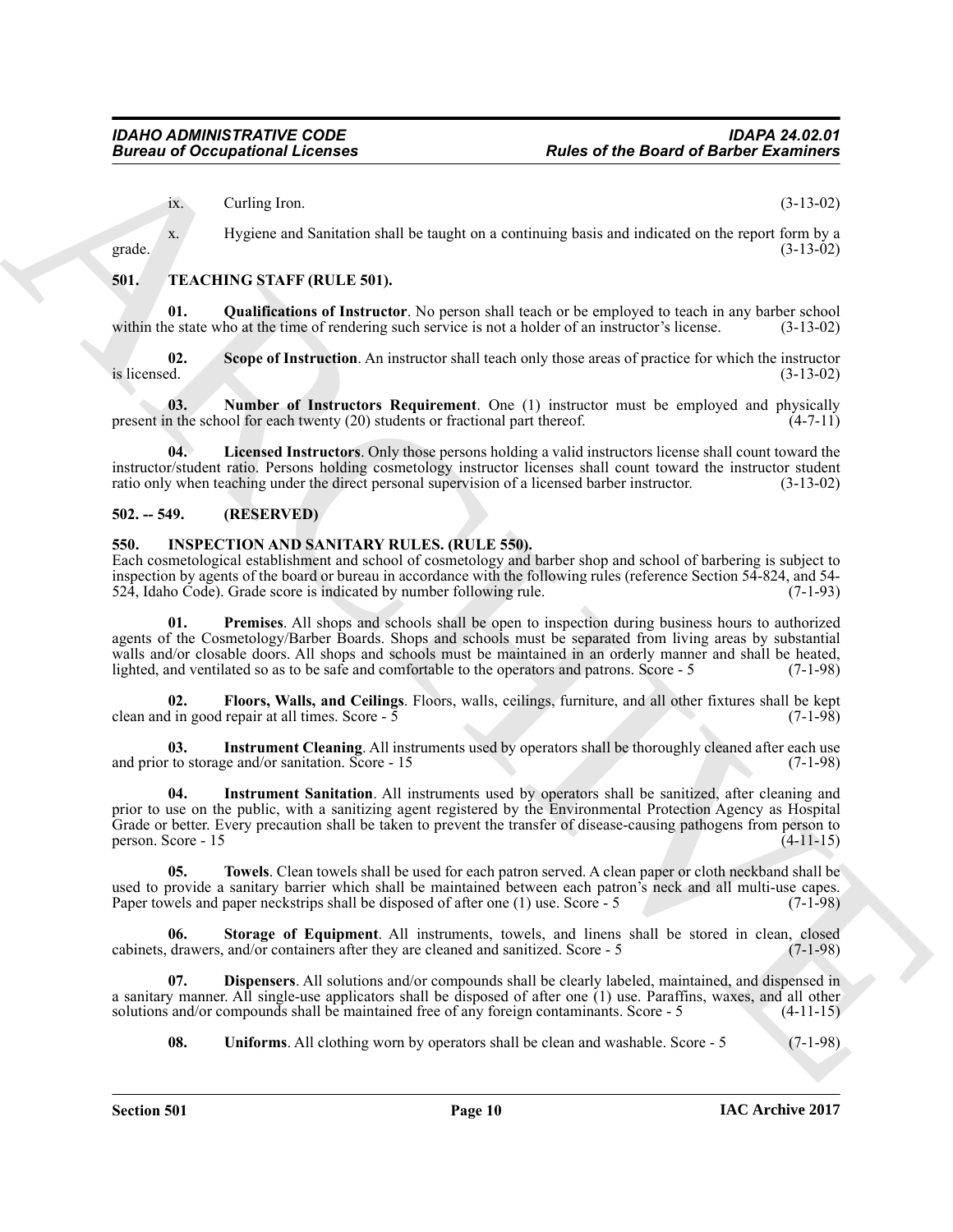### <span id="page-10-6"></span><span id="page-10-5"></span><span id="page-10-4"></span><span id="page-10-0"></span>**551. -- 574. (RESERVED)**

### <span id="page-10-1"></span>**575. DISCIPLINE (RULE 575).**

#### <span id="page-10-3"></span><span id="page-10-2"></span>**01. Proposed Fines**.

<span id="page-10-8"></span><span id="page-10-7"></span>

|                               | <b>Bureau of Occupational Licenses</b>                                                                                                                                                                                                                                                                                                                                                                                                                                     | <b>Rules of the Board of Barber Examiners</b> |
|-------------------------------|----------------------------------------------------------------------------------------------------------------------------------------------------------------------------------------------------------------------------------------------------------------------------------------------------------------------------------------------------------------------------------------------------------------------------------------------------------------------------|-----------------------------------------------|
| 09.                           | Water Supply. Water supplies shall be from an approved source. Sufficient basins with hot and<br>cold running water, approved drainage systems, soap and single-use towels shall be conveniently located within the<br>work area. Every operator and/or student shall wash their hands prior to providing service to any patron. Score - 10                                                                                                                                | $(7-1-98)$                                    |
| 10.<br>facilities. Score - 10 | Toilet Facilities. Clean adequate and convenient toilet facilities located and accessible from within<br>the building where the shop or school is located, shall be available for use by operators and patrons. A basin with hot<br>and cold running water, approved drainage systems, soap and single-use towels shall be provided within said                                                                                                                            | $(7-1-98)$                                    |
| 11.                           | Safety. Each shop and school shall have a clearly identifiable first-aid kit readily accessible on the<br>premises. No animals are allowed in shops or schools except service dogs trained to do work or perform tasks for<br>persons with disabilities. The definition of service animal and disabilities shall be as set forth in U.S. Department of<br>Justice Regulations at 28 C.F.R. Section 36.104 effective March 15, 2011. Score - 5                              | $(4-11-15)$                                   |
| 12.<br>Score $-15$            | Licenses and Certificates. All shops and schools must be licensed prior to their operation and<br>must be under the direct supervision of a licensed operator. A current shop and/or school license, valid operator<br>license(s) or permit(s), a copy of these sanitary rules, and a valid classification card shall be conspicuously displayed<br>in the work area of each shop and/or school for the information of operators, board agents, and the public in general. | $(4-11-15)$                                   |
|                               | 13. Classification of Shops and Schools. Following an inspection, each shop and school will receive classification as follows: $100\% - 90\% = "A"; 89\% - 80\% = "B"; 79\% - 0\% = "C." The "C" classification denotes an$                                                                                                                                                                                                                                                |                                               |
|                               | unacceptable rating and improvements are required within thirty (30) days for continued operation.                                                                                                                                                                                                                                                                                                                                                                         | $(7-1-98)$                                    |
|                               |                                                                                                                                                                                                                                                                                                                                                                                                                                                                            |                                               |
|                               | (RESERVED)                                                                                                                                                                                                                                                                                                                                                                                                                                                                 |                                               |
|                               | <b>DISCIPLINE (RULE 575).</b>                                                                                                                                                                                                                                                                                                                                                                                                                                              |                                               |
| 01.                           | <b>Proposed Fines.</b>                                                                                                                                                                                                                                                                                                                                                                                                                                                     |                                               |
|                               | <b>VIOLATION</b>                                                                                                                                                                                                                                                                                                                                                                                                                                                           | <b>MAXIMUM FINE</b><br>(each violation)       |
| $551. - 574.$<br>575.         | Operating An Unlicensed Establishment/School.<br>Includes: Failure to obtain original license (includes change of ownership or location);<br>Failure to renew license;                                                                                                                                                                                                                                                                                                     | \$500<br>\$250                                |
| <b>Unlicensed Practice.</b>   | Includes: Failure to renew license;<br>Practice beyond the scope of license/permit;                                                                                                                                                                                                                                                                                                                                                                                        | \$ 250<br>\$250                               |
| Others.                       | Practice with an altered license/permit.<br><b>Allowing Unlicensed Practice.</b><br>Includes: Owners, Employees, Renters/Leasees, Partners, Family Members,                                                                                                                                                                                                                                                                                                                | \$1,000<br>\$1,000                            |
| Others.                       | <b>Practice In An Unlicensed Establishment.</b><br>Includes: Owners, Employees, Renters/Leasees, Partners, Family Members,                                                                                                                                                                                                                                                                                                                                                 | \$250                                         |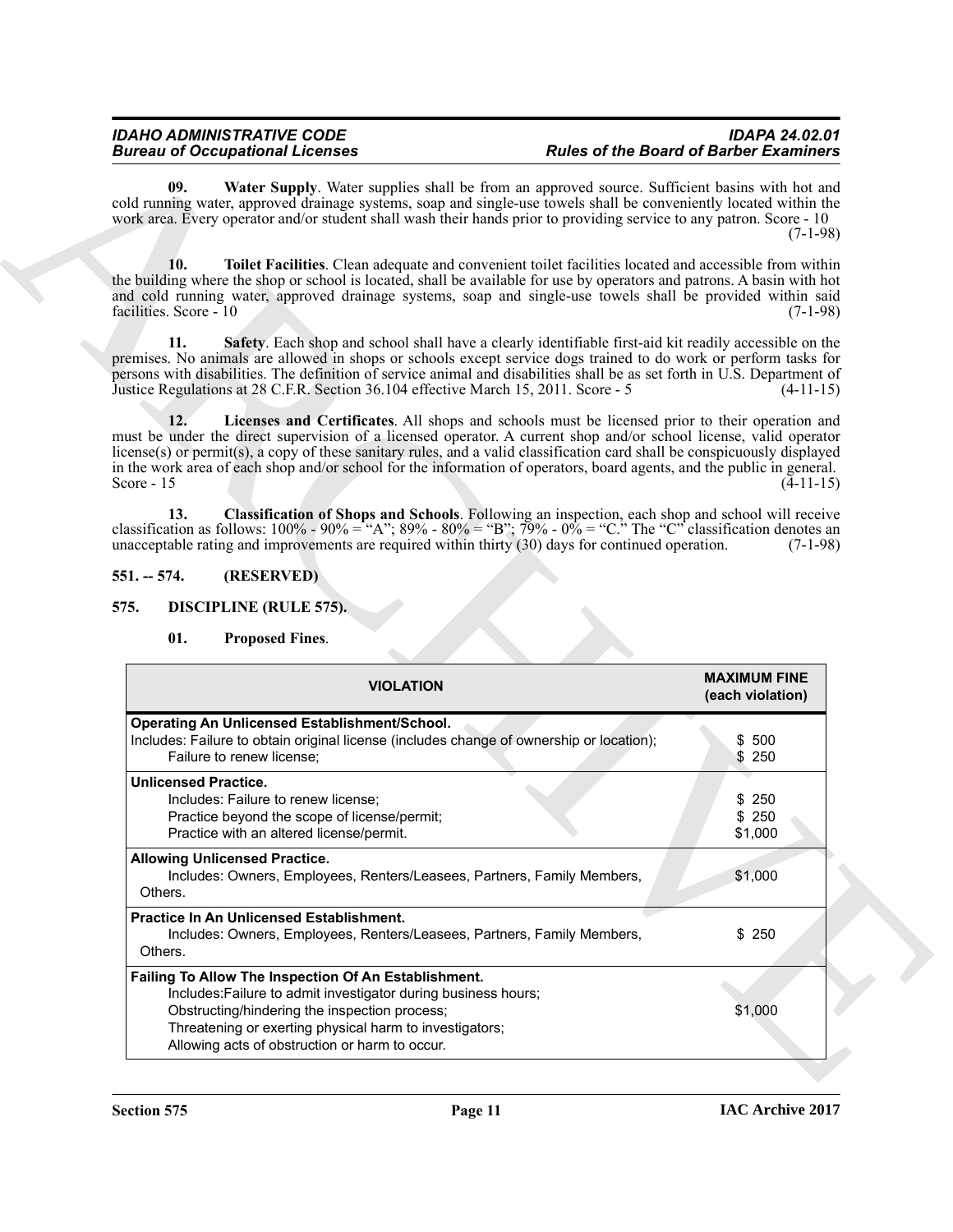| Failing To Correct Unacceptable Conditions Within 30 Days.<br>Includes: Failure to separate other business/living areas;<br>Failure to maintain floors, walls, ceilings in good repair;<br>Failure to adequately clean instruments;<br>Failure to adequately sanitize instruments;<br>Failure to use clean towels;<br>Failure to maintain sanitary barrier with multi-use capes;<br>Failure to appropriately store instruments/equipment;<br>Failure to appropriately maintain/dispense products;<br>\$250<br>Failure to wear clean washable clothing;<br>Failure to maintain approved water supply;<br>Failure to maintain approved toilet facilities;<br>Failure to wash hands prior to service;<br>Failure to provide first aid kits;<br>Failure to keep pets or birds out of establishment;<br>Failure to prevent fire or safety hazard;<br>Failure to conspicuously display required certificates;<br>Failure to conspicuously display required licenses.<br>02.<br>for the violation of any provision of the licensure act.<br>03.<br>516, Idaho Code.<br>(RESERVED)<br>$576. - 599.$<br>RULEMAKING HISTORY PRIOR TO JULY 1, 1993 (RULE 600).<br>600.<br>AS ADOPTED April 20, 1992; EFFECTIVE May 11, 1992; REISSUED July 1, 1993.<br>$601. - 999.$<br>(RESERVED) |  | <b>VIOLATION</b> | <b>MAXIMUM FINE</b><br>(each violation) |
|-------------------------------------------------------------------------------------------------------------------------------------------------------------------------------------------------------------------------------------------------------------------------------------------------------------------------------------------------------------------------------------------------------------------------------------------------------------------------------------------------------------------------------------------------------------------------------------------------------------------------------------------------------------------------------------------------------------------------------------------------------------------------------------------------------------------------------------------------------------------------------------------------------------------------------------------------------------------------------------------------------------------------------------------------------------------------------------------------------------------------------------------------------------------------------------------------------------------------------------------------------------------------|--|------------------|-----------------------------------------|
|                                                                                                                                                                                                                                                                                                                                                                                                                                                                                                                                                                                                                                                                                                                                                                                                                                                                                                                                                                                                                                                                                                                                                                                                                                                                         |  |                  |                                         |
| $(3-18-99)$<br>Fine in Addition to Other Discipline. In addition to the above schedule of fines, the Board may<br>impose a fine of up to one thousand dollars (\$1000) in addition to the revocation, suspension, or refusal to issue of<br>any certificate or license and may recover the costs and fees incurred in the investigation and prosecution of a license<br>$(3-18-99)$<br>Costs and Fees in Disciplinary Proceeding. The Board may order all licensed practitioners to pay<br>the costs and fees incurred by the Board in the investigation or prosecution of the licensee for violation of Section 54-<br>$(3-18-99)$                                                                                                                                                                                                                                                                                                                                                                                                                                                                                                                                                                                                                                     |  |                  |                                         |
| $(7-1-93)$                                                                                                                                                                                                                                                                                                                                                                                                                                                                                                                                                                                                                                                                                                                                                                                                                                                                                                                                                                                                                                                                                                                                                                                                                                                              |  |                  |                                         |
|                                                                                                                                                                                                                                                                                                                                                                                                                                                                                                                                                                                                                                                                                                                                                                                                                                                                                                                                                                                                                                                                                                                                                                                                                                                                         |  |                  |                                         |
|                                                                                                                                                                                                                                                                                                                                                                                                                                                                                                                                                                                                                                                                                                                                                                                                                                                                                                                                                                                                                                                                                                                                                                                                                                                                         |  |                  |                                         |
|                                                                                                                                                                                                                                                                                                                                                                                                                                                                                                                                                                                                                                                                                                                                                                                                                                                                                                                                                                                                                                                                                                                                                                                                                                                                         |  |                  |                                         |
|                                                                                                                                                                                                                                                                                                                                                                                                                                                                                                                                                                                                                                                                                                                                                                                                                                                                                                                                                                                                                                                                                                                                                                                                                                                                         |  |                  |                                         |
|                                                                                                                                                                                                                                                                                                                                                                                                                                                                                                                                                                                                                                                                                                                                                                                                                                                                                                                                                                                                                                                                                                                                                                                                                                                                         |  |                  |                                         |

#### <span id="page-11-4"></span><span id="page-11-3"></span><span id="page-11-2"></span><span id="page-11-1"></span><span id="page-11-0"></span>**576. -- 599. (RESERVED)**